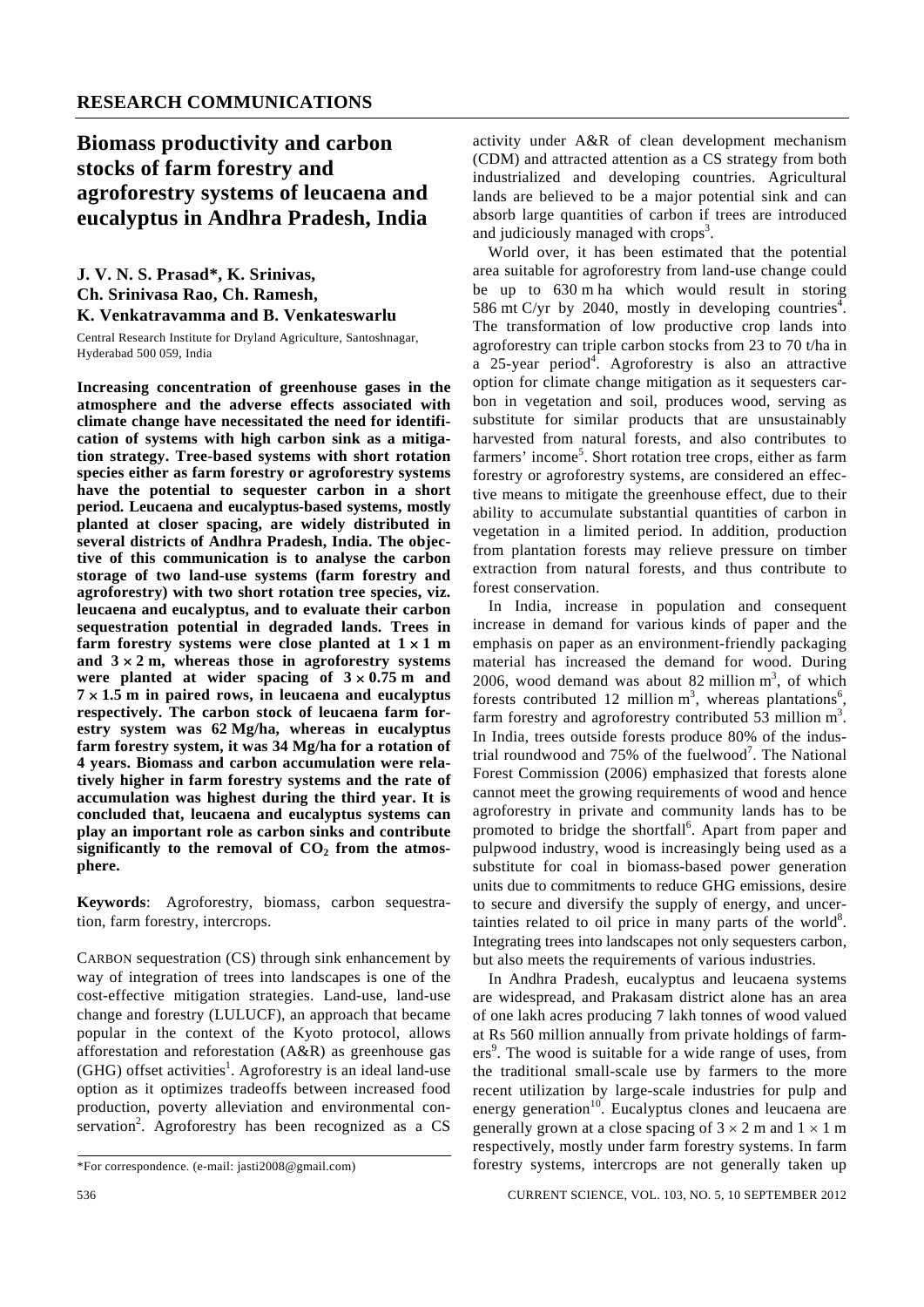and inter-cultivation is rarely done in eucalyptus and not practised in leucaena. A few farmers take up intercrops during the first year and from the second year onwards, intercropping is not possible due to shading from the trees. As the trees are harvested only after 4 years, the adoption of these systems is mostly confined to large farmers and farmers who have alternate sources of income, as small farmers need annual returns for sustenance. Growing food crops along with the trees in wider rows as agroforestry not only helps to realize grain yield from arable crops till the trees are harvested, but also ensures wood and food security requirements simultaneously. Though the forestry systems are known to accumulate substantial amounts of carbon, information related to the agroforestry systems is lacking.

 In India, the potential of short rotation forestry in sequestering carbon has been reported for poplar<sup>11,12</sup>, eucalyptus, sal, teak<sup>13</sup>, leucaena, albizzia and acacia<sup>14</sup> species. The annual rate of accumulation of carbon in these tree species ranged from 1 Mg C/ha/yr in sal to 11.8 Mg C/ha/yr in poplar in the Indo Gangetic regions under irrigated conditions. The potential of agroforestry systems in terms of carbon storage in different ecoregions of the world was reviewed by Dixon *et al*. 3,15. Nair *et al*. 1 summarized that the potential varied from 0.3 to 15.2 Mg C/ha/yr, the highest being in the humid tropics receiving high rainfall. Although the significance of agroforestry in carbon sequestration and  $CO<sub>2</sub>$  mitigation is being widely recognized, there is paucity of quantitative data on specific systems. Some short rotation crops are known to produce high biomass and accumulate carbon, but information on leucaena and eucalyptus, particularly in farm forestry and agroforestry systems, is scanty. On-farm experiments were conducted in collaboration with the paper company ITC-PSPD, Bhadrachalam to develop agroforestry systems of these two tree species. The data from these experiments was used to quantify wood production and carbon stocks in these two systems.

 Experiments were conducted in three farmers' fields in three villages located close to Bhadrachalam town (82°52′05″E and 17°41′19″N) within 50 km distance of each other in Khammam district of Andhra Pradesh, South India, in degraded lands which are not being used for intensive arable cropping. The experimental sites lie in the alluvial belt of the Godavari river and have a relatively flat topography. The soils are neutral to slightly alkaline (pH 7.0–8.3) and non-saline electrical conductivity (EC)  $0.14-0.19$  dS/m), low in organic carbon  $(0.31-$ 0.58%) and low in available forms of all the three major nutrients (63–100 kg N/ha, 9.6–12.5 kg P/ha and 75– 110 kg K/ha) in the top 15 cm soil layer. The area receives an average annual precipitation of 1,120 mm, distributed in about 60 rainy days. About 85–90% of the total rainfall is received during June to October. *Eucalyptus tereticornis* clones were selected due to their high biomass production potential and uniform growth. *Leucaena*  *leucocephala* variety K-636 was used because of its desirable characteristics such as low seed production and erect growth with fewer branches.

 The experiments were conducted at three locations and at each location both the tree systems were taken up. In case of leucaena, the farm forestry system consisted of close planting at  $1 \times 1$  m spacing (10,000 trees/ha), whereas agroforestry systems were planted at a spacing of  $3 \times 0.75$  m (4,444 trees/ha). In case of eucalyptus, the farm forestry system was planted at  $3 \times 2$  m spacing, whereas the agroforestry system was planted at  $7 \times 1.5$  m spacing in paired rows. The distance between two paired rows of eucalyptus was 7 m and two tree rows in a pair were spaced at 1 m and within rows, trees were spaced at 1.5 m. In eucalyptus, both the planting geometries give the same tree density (1666 trees/ha). Trees were planted in August 2001. Cowpea crop was grown as intercrop during the *rabi* season in the initial years, and during the last year Guinea grass (*Panicum maximum*) was grown, following the recommended package of practices. In farm forestry, as crop growth in the second year was poor, intercrops were not grown from the third year onwards. The gross plot size varied between 324 and 1,144 sq. m and the net plot size varied from 60 to 540 sq. m depending on the land available in each farmer's field. Tree height and diameter at breast height (DBH) were measured on selected trees in each plot at monthly intervals. Leucaena was applied 23 kg N  $ha^{-1}$  during the first year and Rhizobium inoculation was done after transplanting. From second year onwards, 23 kg P ha<sup>-1</sup> and 44 kg K ha<sup>-1</sup> were applied. Eucalyptus was applied 26 kg P ha<sup>-1</sup> during the first year and subsequently 46 kg N ha<sup>-1</sup>, 23 kg P ha<sup>-1</sup> and 44 kg K  $ha^{-1}$  were applied from the second year onwards. Fertilizers were mixed and the mixture was applied in 30 cm deep holes made at a distance of 0.5 m away from the stem on either side of the row, equally to all the trees in a plot. Trees were harvested 51 months after planting in November 2005. At harvest, tree height and DBH were recorded for all the trees and biomass was portioned into foliage, branches, bark and stem for a few trees in the net plot of each treatment.

 For estimating tree biomass and volume yearwise, published equations were used. In the case of Leucaena, timber weight  $(W = (339.913 * D^2 h) - 15.513 \text{ kg/tree})$  and volume per tree  $(V = (0.345714 \cdot \frac{\text{m}}{\text{s}}b) - 0.0157482 \text{ m}^3)$ were estimated by using the equations developed by Dhanda *et al.*<sup>16</sup>. In the case of Eucalyptus, timber volume  $(V = (0.00003361 * D^2 h) + 0.00237 m^3)$  was estimated using the equations developed by Ajit *et al.*17 and weight was estimated by multiplying the volume with the density of the timber<sup>18</sup>. The estimated timber weight was compared with that of the measured values of 60 trees with varying DBH for each species. There was good agreement between the observed and the estimated values (Figure 1) and the  $r^2$  values ranged from 0.97 to 0.99. Carbon content in the wood was estimated by combustion method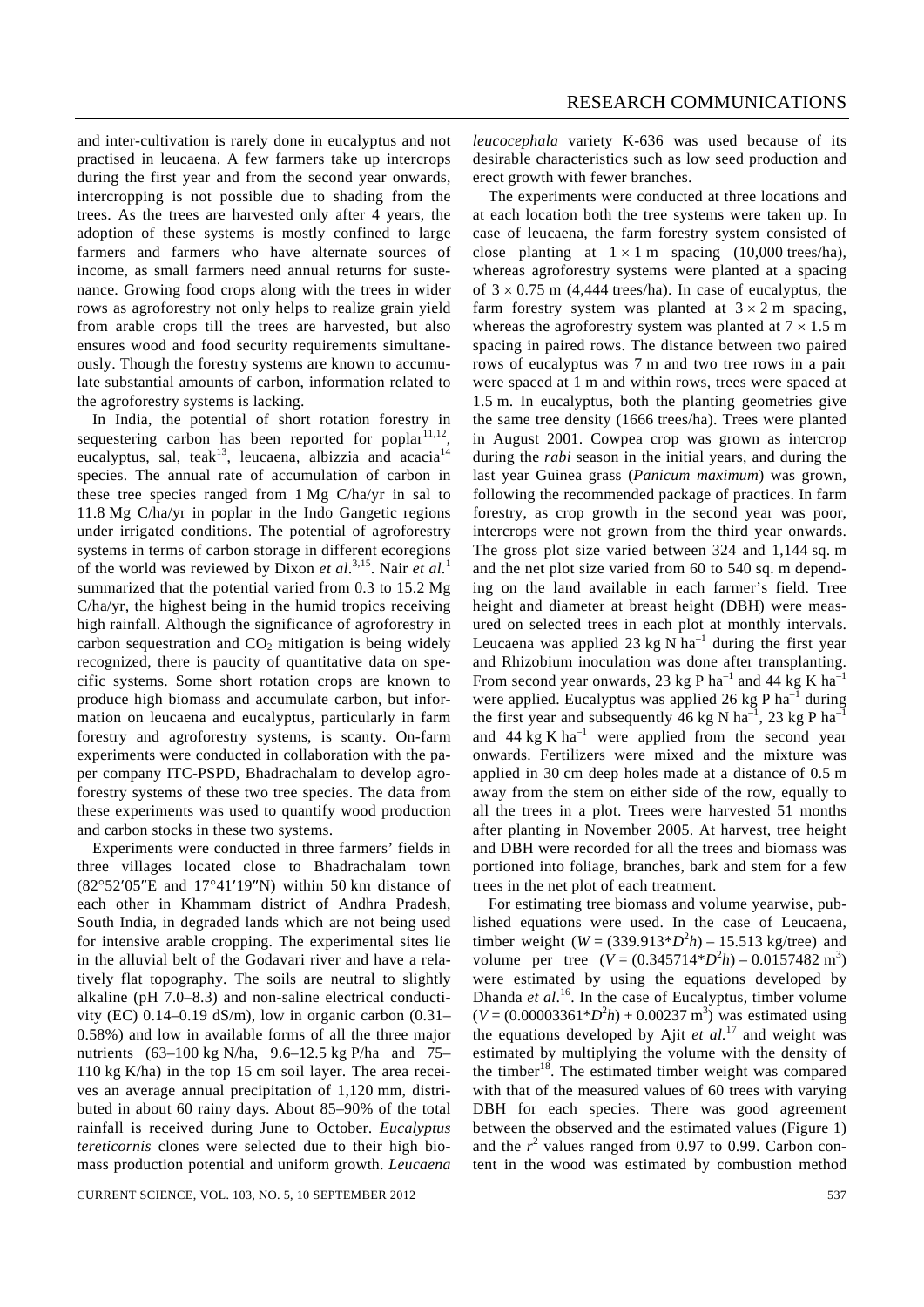and the below-ground biomass was estimated by using the Intergovernmental Panel on Climate Change (IPCC) factor of 0.25 of the above-ground biomass. Data on tree growth and biomass production of individual trees and stand productivity was analysed following the two-tailed *t*-test with equal variance at 1% and 5% levels of significance.

 Growth data of leucaena trees revealed that mean height and DBH were higher with agroforestry system in comparison to the farm forestry system. Timber volume and timber weight of individual trees were significantly higher with trees in agroforestry system in leucaena in comparison to farm forestry system. In leucaena, the highest individual tree volume recorded at the time of harvest was in  $3 \times 0.75$  m spacing (0.035 m<sup>3</sup>/tree) which was about 66% higher in comparison to the narrow rows (Table 1). In eucalyptus, tree volume and weight of the individual tree were not significantly influenced by spacing and differences between agroforestry and farm forestry systems were not significant. Fresh biomass accumulation in individual trees varied between 5 and 15 kg/tree/year, being much higher in comparison to the other tree species such as Acacia19, albizzia, *Azadirachta indica*, *Acacia nilotica* and *Acacia albida*14 grown under rainfed conditions.

 Estimated timber volume of farm forestry system in leucaena at the end of the first year of tree growth was 11.07 m<sup>3</sup>/ha and increased to 149 m<sup>3</sup>/ha at the time of harvest. Timber weight increased from 10.89 to 143 t/ha for the corresponding period. Farm forestry system recorded significantly higher timber volume and timber weight over agroforestry system in leucaena. In the case of eucalyptus, estimated timber weight in farm forestry system



**Figure 1.** Relationship between estimated and measured timber weight (kg) in leucaena and eucalyptus ( $n = 60$ ).

was 5.28 t/ha at the end of the first year and reached 92.40 t/ha at the time of harvest. Timber volume and timber biomass did not differ significantly due to the spacing of trees in eucalyptus.

 Intercrop yields were not influenced in eucalyptus during the first cropping season after tree planting (i.e. 2001, post-rainy season), but during the subsequent years, crop yields were significantly reduced (Table 2). In 2002, post-rainy season, cowpea intercropped in eucalyptus yielded 45% of the sole crops, whereas cowpea intercropped in leucaena recorded 36% of the sole crop yield. The extent of yield reduction was greater, nearer to the tree rows. Magnitude of crop yield losses in agroforestry systems is known to increase with age of trees due to increased size of trees and their ability to draw resources at the expense of crops particularly under rainfed condi $tions<sup>20</sup>$ .

 Dry biomass in various tree parts of eucalyptus ranged from 33% to 55% of fresh biomass, whereas in leucaena, it ranged from 32% to 58%. Carbon content of various tree parts of eucalyptus ranged between 41% and 47%, and in leucaena, it ranged from 45% to 51%. Carbon stock in leucaena was highest in farm forestry system (62 t/ha) and significantly higher than agroforestry system (Table 3). Among the various tree components, carbon stock was highest in bole (44 t/ha), whereas contribution of below-ground biomass was about 12 t/ha. In the case of eucalyptus, carbon stock ranged from 31 to 34 t/ha and was higher in farm forestry system, but the differences were not significant. In the present study, the average annual carbon sequestration rates achieved for leucaena and eucalyptus system were 15.51 and 8.61 Mg/ha/year, which are relatively higher than those of poplar (8 Mg/ha/year), eucalyptus (6 Mg/ha/year) and teak  $(2 \text{ Mg/ha/year})^{13}$ . Accumulation of  $CO<sub>2</sub>$  was significantly higher with leucaena systems in closer spacings of farm forestry landuse (228 Mg/ha/4 years) compared to wider rows (212 Mg/ha/4 years) (data not presented). Similarly, narrow rows of eucalyptus accumulated about 126 Mg  $CO<sub>2</sub>/ha/4$  years. Some of the carbon accumulated in the branches, leaves and bark reaches to soil through litter fall and contributes significantly to soil carbon stocks in the long run.

 The poplar-based system has carbon accumulation rate of about 11.9 Mg/ha/year under irrigated conditions of Indo-gangetic plains $11$  and in acacia hybrid-based system, the recorded rates are 3.3 Mg/ha/year under high rainfall conditions<sup>19</sup>. Eucalyptus and leucaena systems had higher rates of carbon accumulation in comparison to poplar, teak, albizzia and acacia systems reported from various places in India. Carbon sequestration in leucaena system is the highest when compared to other tree systems in semi-arid conditions under rainfed situations. The present study was carried out in degraded lands which are not under intensive arable cropping. The study reveals the potential of short rotation forestry with these tree species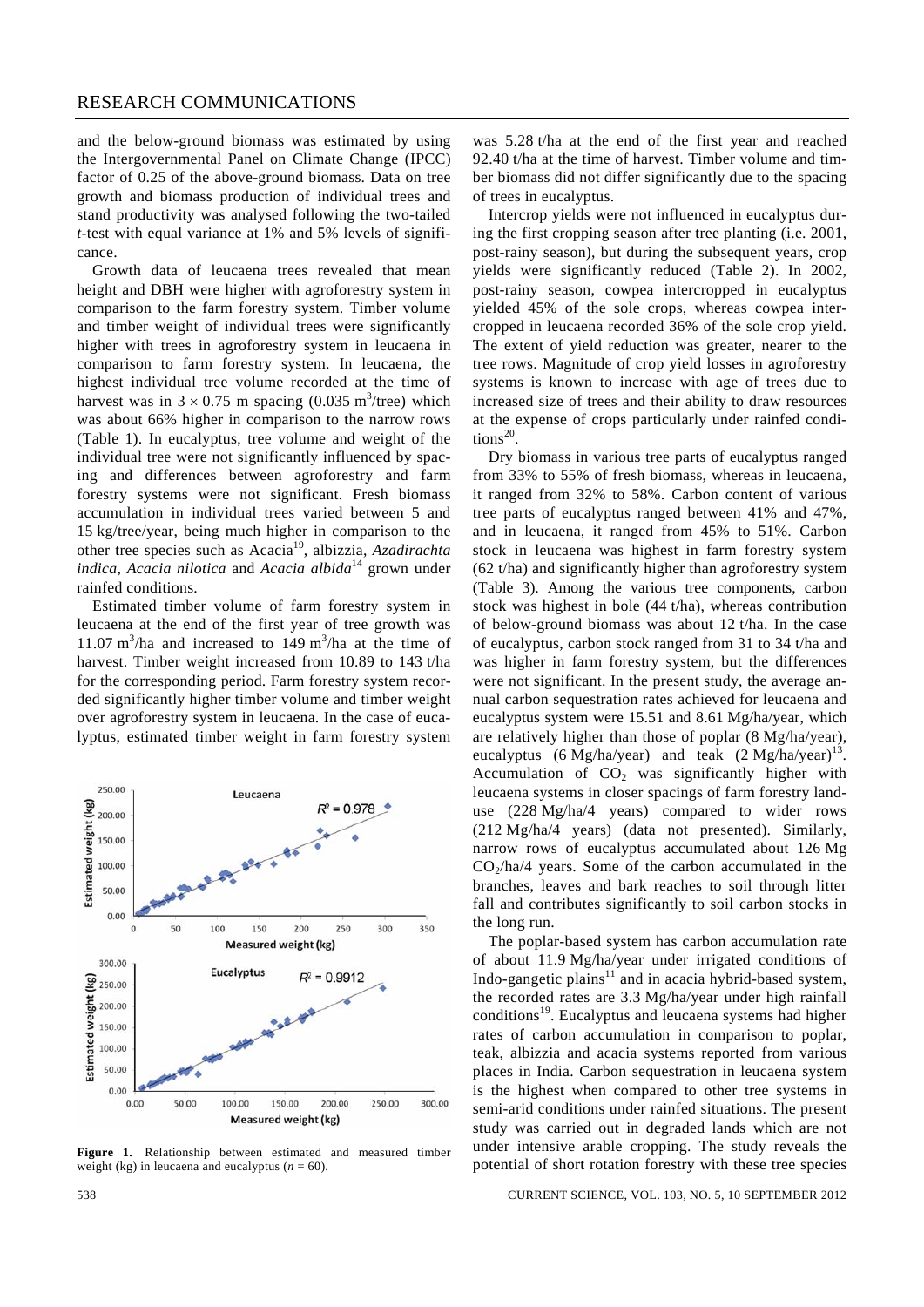## RESEARCH COMMUNICATIONS

| Tree parameters             | Tree species | Spacing $(m)$                                        | Year 1                | Year 2              | Year 3              | Year 4              | At harvest          |
|-----------------------------|--------------|------------------------------------------------------|-----------------------|---------------------|---------------------|---------------------|---------------------|
| Timber volume $(m^3$ /tree) | Leucaena     | $1 \times 1$ (FF)<br>$3 \times 0.75$ (AF)            | 0.0016<br>$0.0019$ NS | 0.0055<br>$0.0074*$ | 0.011<br>$0.018**$  | 0.015<br>$0.028**$  | 0.021<br>$0.035**$  |
|                             | Eucalyptus   | $3 \times 2$ (FF)<br>$7 \times 1.5$ Paired rows (AF) | 0.0029<br>$0.0026$ NS | 0.016<br>$0.012$ NS | 0.038<br>$0.031$ NS | 0.044<br>$0.039$ NS | 0.050<br>$0.049$ NS |
| Timber weight (kg/tree)     | Leucaena     | $1 \times 1$ (FF)<br>$3 \times 0.75$ (AF)            | 1.53<br>1.88 NS       | 5.44<br>$7.27*$     | 10.57<br>$18.02**$  | 12.85<br>$27.53**$  | 20.20<br>$34.12**$  |
|                             | Eucalyptus   | $3 \times 2$ (FF)<br>$7 \times 1.5$ Paired rows (AF) | 3.60<br>3.30 NS       | 20.00<br>15.40 NS   | 47.00<br>39.00 NS   | 54.93<br>49.13 NS   | 63.00<br>61.00 NS   |

**Table 1.** Growth of leucaena and eucalyptus trees in farm forestry and agroforestry systems in Khammam district of Andhra Pradesh, India

FF, Farm forestry system; AF, Agroforestry system.

**Table 2.** Intercrop yields in farm forestry and agroforestry systems in Khammam district of Andhra Pradesh, India

|              |                                                      |               | Cowpea yield (kg/ha) | Guinea grass fodder<br>yield (Mg/ha) |               |                 |
|--------------|------------------------------------------------------|---------------|----------------------|--------------------------------------|---------------|-----------------|
| Tree species | Spacing $(m)$                                        | Year 1        | Year 2               | Year 3                               | Year 4        | At tree harvest |
| Leucaena     | $1 \times 1$ (FF)<br>$3 \times 0.75$ (AF)            | 1002          | 127                  | 85                                   |               |                 |
| Eucalyptus   | $3 \times 2$ (FF)<br>$7 \times 1.5$ Paired rows (AF) | 879<br>926 NS | 296<br>485*          | 121<br>$405*$                        | 134<br>$229*$ | 0.88<br>$1.36*$ |

Table 3. Carbon stock (Mg C/ha) in leucaena and eucalyptus plantations in farm forestry and agroforestry systems in Khammam district of Andhra Pradesh, India

|                                          |       | Leucaena                       |              |                                            |                                        | Eucalyptus               |              |       |  |  |
|------------------------------------------|-------|--------------------------------|--------------|--------------------------------------------|----------------------------------------|--------------------------|--------------|-------|--|--|
| Year                                     | Bole  | $Branch + bark + leaves$       | Below ground | Total                                      | Bole                                   | $Branch + bark + leaves$ | Below ground | Total |  |  |
|                                          |       | Farm forestry $(1 \times 1$ m) |              |                                            | Farm forestry $(3 \times 2 \text{ m})$ |                          |              |       |  |  |
| Year 1                                   | 3.31  | 0.47                           | 0.94         | 4.71                                       | 1.34                                   | 0.18                     | 0.38         | 1.91  |  |  |
| Year 2                                   | 11.72 | 1.65                           | 3.34         | 16.71                                      | 7.47                                   | 1.01                     | 2.12         | 10.59 |  |  |
| Year 3                                   | 22.77 | 3.21                           | 6.49         | 32.49                                      | 17.54                                  | 2.37                     | 4.98         | 24.90 |  |  |
| Year 4                                   | 39.00 | 5.49                           | 11.10        | 55.61                                      | 23.30                                  | 3.15                     | 6.61         | 33.04 |  |  |
| Harvest                                  | 43.52 | 6.13                           | 12.41        | 62.05                                      | 24.26                                  | 3.28                     | 6.89         | 34.43 |  |  |
| Agroforestry $(3 \times 0.75 \text{ m})$ |       |                                |              | Agroforestry ( $7 \times 1.5$ paired rows) |                                        |                          |              |       |  |  |
| Year 1                                   | 2.23  | 0.31                           | 0.64         | 3.18                                       | 1.19                                   | 0.16                     | 0.34         | 1.69  |  |  |
| Year 2                                   | 8.63  | 1.21                           | 2.46         | 12.30                                      | 5.55                                   | 0.75                     | 1.58         | 7.88  |  |  |
| Year 3                                   | 21.39 | 3.00                           | 6.10         | 30.49                                      | 14.06                                  | 1.90                     | 3.99         | 19.96 |  |  |
| Year 4                                   | 37.12 | 5.21                           | 10.60        | 52.91                                      | 20.90                                  | 2.90                     | 5.95         | 29.81 |  |  |
| Harvest                                  | 40.49 | 5.68                           | 11.54        | 57.71                                      | 21.99                                  | 2.98                     | 6.24         | 31.21 |  |  |

for accumulating carbon, particularly in degraded lands, which can be used as potential sinks and can be put to profitable land-use, and can meet the economic and environmental goals under rainfed conditions.

 In the present study, differences in carbon accumulation between farm forestry and agroforestry systems of eucalyptus were not significant. Planting in wider rows as in agroforestry system facilitates extended intercropping for the entire period of rotation besides the biomass production from the trees. In the case of leucaena agroforestry system, the wider rows of 3 m facilitate normal yields of intercrop during the first 2 years of tree growth contributing to farmers' income. The yields of intercrops were higher in agroforestry systems in comparison to farm forestry systems<sup>21,22</sup>. In view of the concerns of global climate change and the escalating prices of food grains, agroforestry is an important mitigation strategy which can accumulate carbon quickly without impacting food grain production. However, in severe degraded lands which are not suitable for arable intercropping, farm